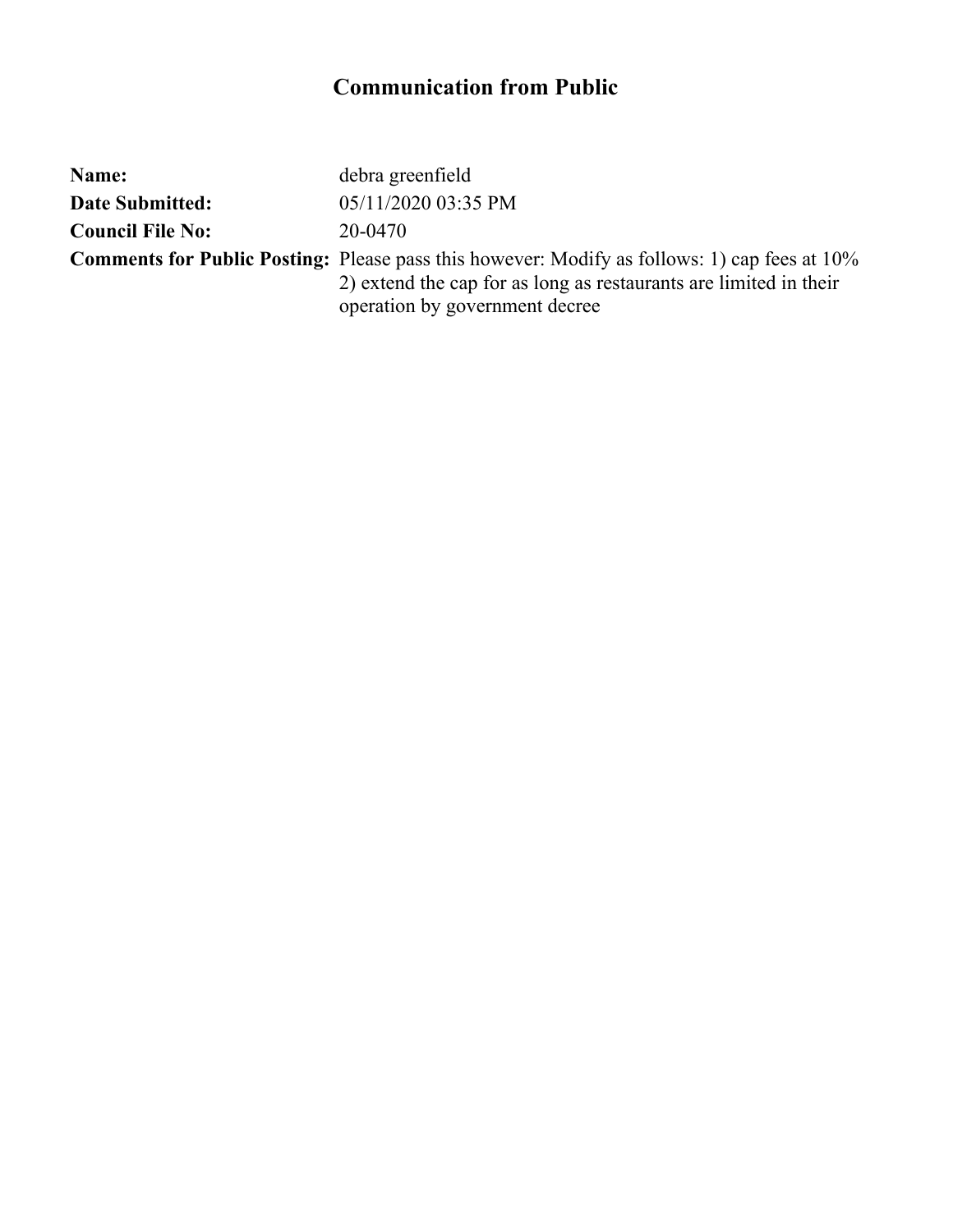| Name:                   | <b>Charlotte McCarty</b>                                                                                |
|-------------------------|---------------------------------------------------------------------------------------------------------|
| <b>Date Submitted:</b>  | 05/11/2020 03:43 PM                                                                                     |
| <b>Council File No:</b> | 20-0470                                                                                                 |
|                         | <b>Comments for Public Posting:</b> 1) I am asking to Cap Fees at $10\%$ . 2) Explicitly extend the Cap |
|                         | Fee of 10% for as long as restaurants are limited in their operation                                    |
|                         | by government decree.                                                                                   |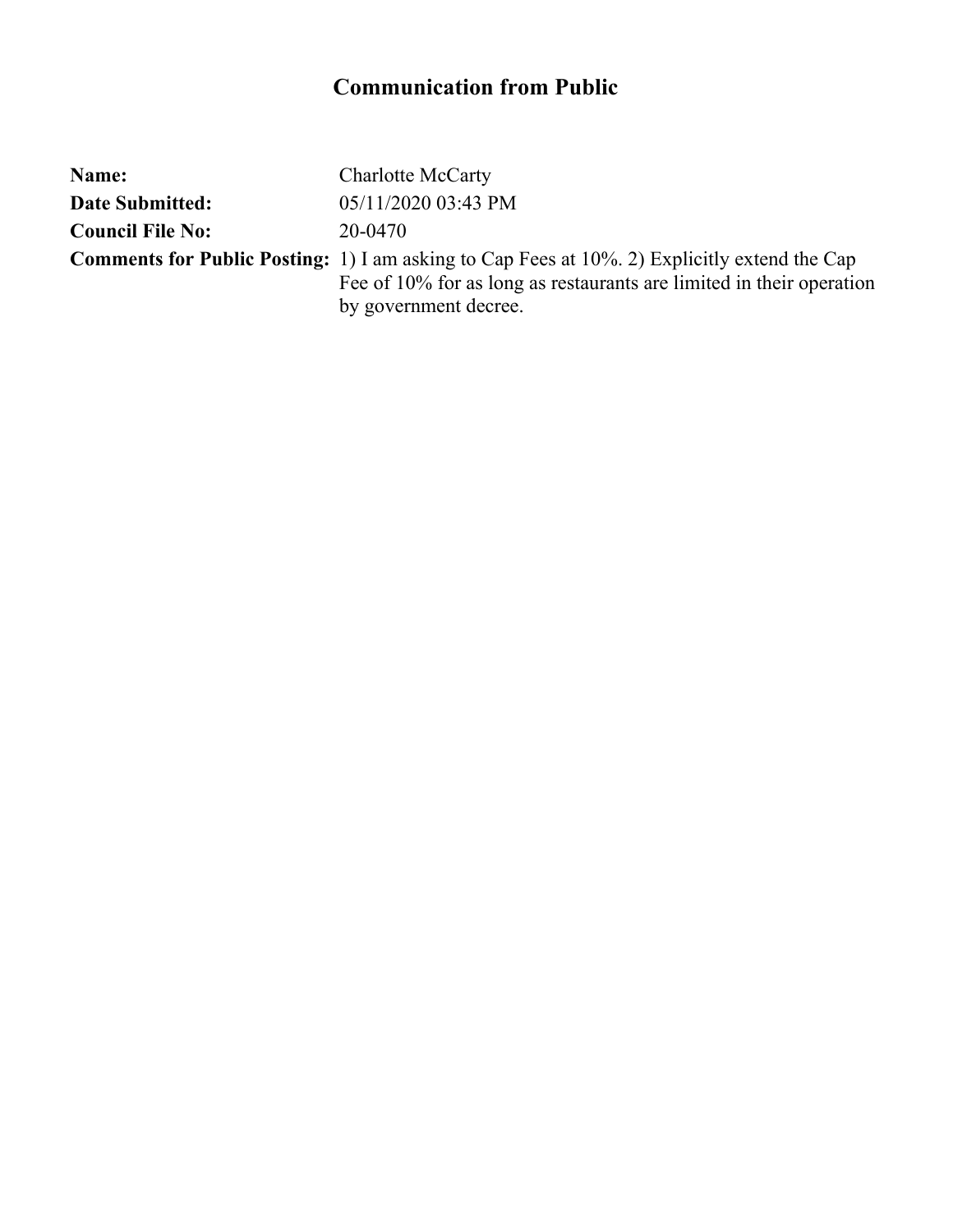| Name:                   |                                                                                                         |
|-------------------------|---------------------------------------------------------------------------------------------------------|
| <b>Date Submitted:</b>  | 05/11/2020 04:05 PM                                                                                     |
| <b>Council File No:</b> | 20-0470                                                                                                 |
|                         | <b>Comments for Public Posting:</b> 1) Cap fees at 10%, and 2) Explicitly extend the cap for as long as |
|                         | restaurants are limited in their operation by governmental decree.                                      |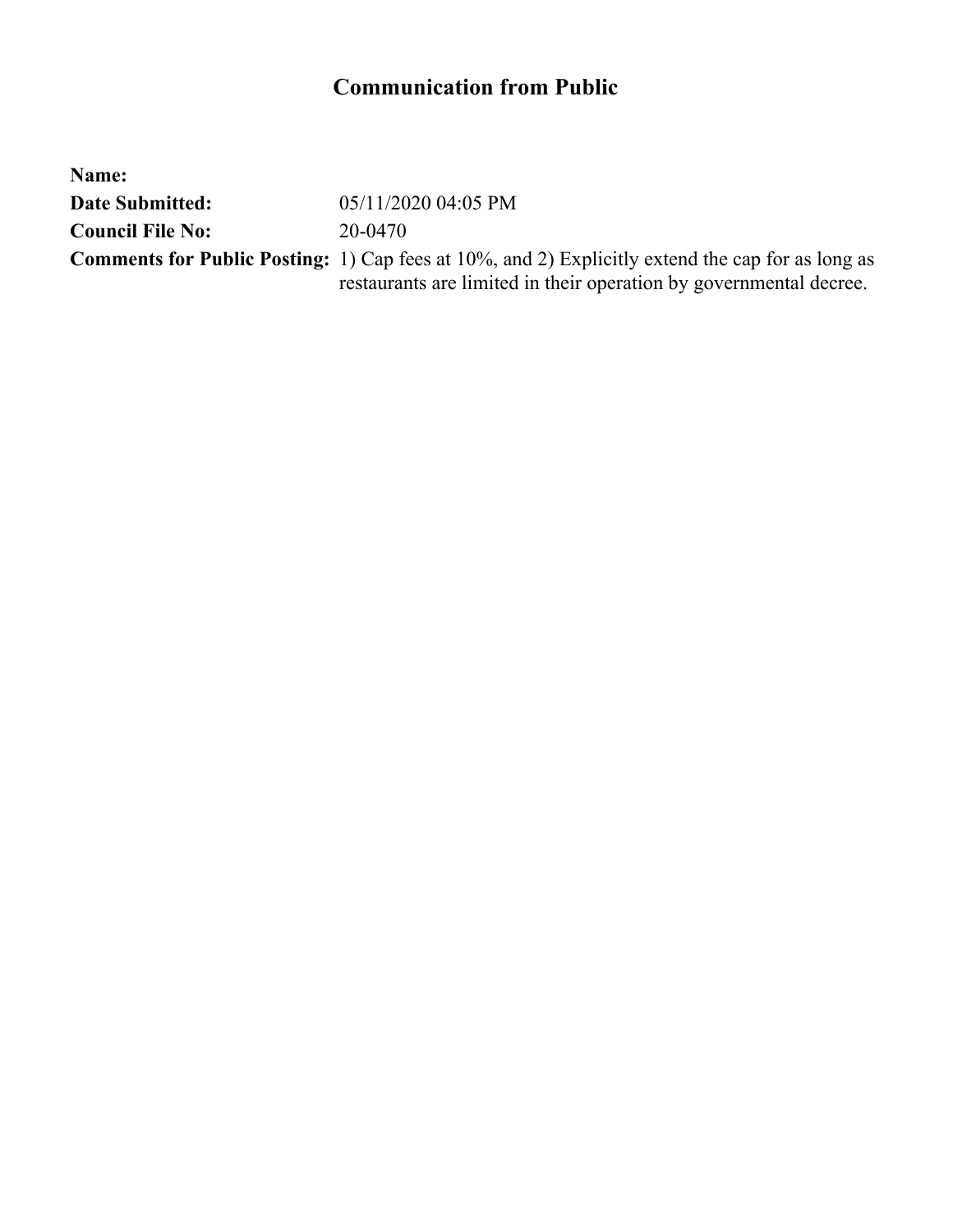| Name:                   | emily fiffer                                                                                                                                                                                                                                                                                                                                                                                                                                                                                                                                                                                                                                                                                                                                                                                                                                                                                                                                                                                                                                                                                                                                                   |
|-------------------------|----------------------------------------------------------------------------------------------------------------------------------------------------------------------------------------------------------------------------------------------------------------------------------------------------------------------------------------------------------------------------------------------------------------------------------------------------------------------------------------------------------------------------------------------------------------------------------------------------------------------------------------------------------------------------------------------------------------------------------------------------------------------------------------------------------------------------------------------------------------------------------------------------------------------------------------------------------------------------------------------------------------------------------------------------------------------------------------------------------------------------------------------------------------|
| <b>Date Submitted:</b>  | 05/11/2020 04:06 PM                                                                                                                                                                                                                                                                                                                                                                                                                                                                                                                                                                                                                                                                                                                                                                                                                                                                                                                                                                                                                                                                                                                                            |
| <b>Council File No:</b> | 20-0470                                                                                                                                                                                                                                                                                                                                                                                                                                                                                                                                                                                                                                                                                                                                                                                                                                                                                                                                                                                                                                                                                                                                                        |
|                         | <b>Comments for Public Posting:</b> I am a Los Angeles independent restaurant owner writing to urge<br>the council to enact motion 20-0470 immediately, with two<br>essential modifications: 1) Limit third-party delivery percentages<br>to a 10% cut from delivery services; and 2) Explicitly extend the<br>percentage cap for as long as restaurant dining rooms are unable<br>to operate at full capacity. This measure is essential for the<br>viability of current and future restaurant operations, but 15% is<br>too high a margin for a business where profit margins average 5%<br>in the best of times. Also, those restaurants that survive this<br>pandemic will be relying on delivery business as a substantial part<br>of their operations for the foreseeable future - well beyond the<br>time when the public health emergency declaration has expired.<br>For as long as restaurants are limited in their operations by<br>governmental decree, the fees levied by third-party delivery<br>systems should be limited as well. Thank you - LA's independent<br>restaurants are relying on you to do the right thing and help us<br>survive! |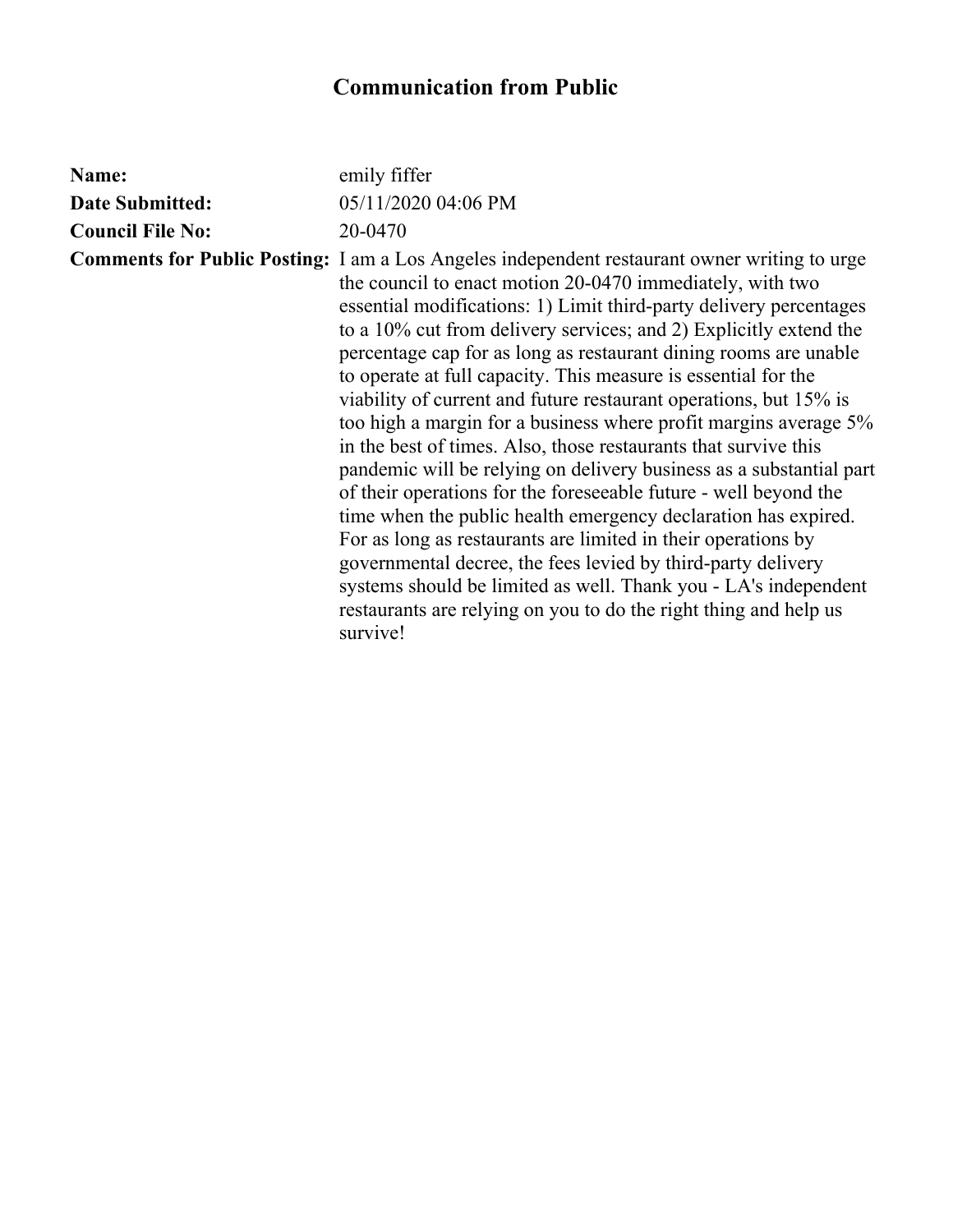| Name:                   | Maddy ehrman                                                                                         |
|-------------------------|------------------------------------------------------------------------------------------------------|
| Date Submitted:         | 05/11/2020 05:00 PM                                                                                  |
| <b>Council File No:</b> | 20-0470                                                                                              |
|                         | <b>Comments for Public Posting:</b> Please limit third party delivery service for restaurants to ten |
|                         | percent                                                                                              |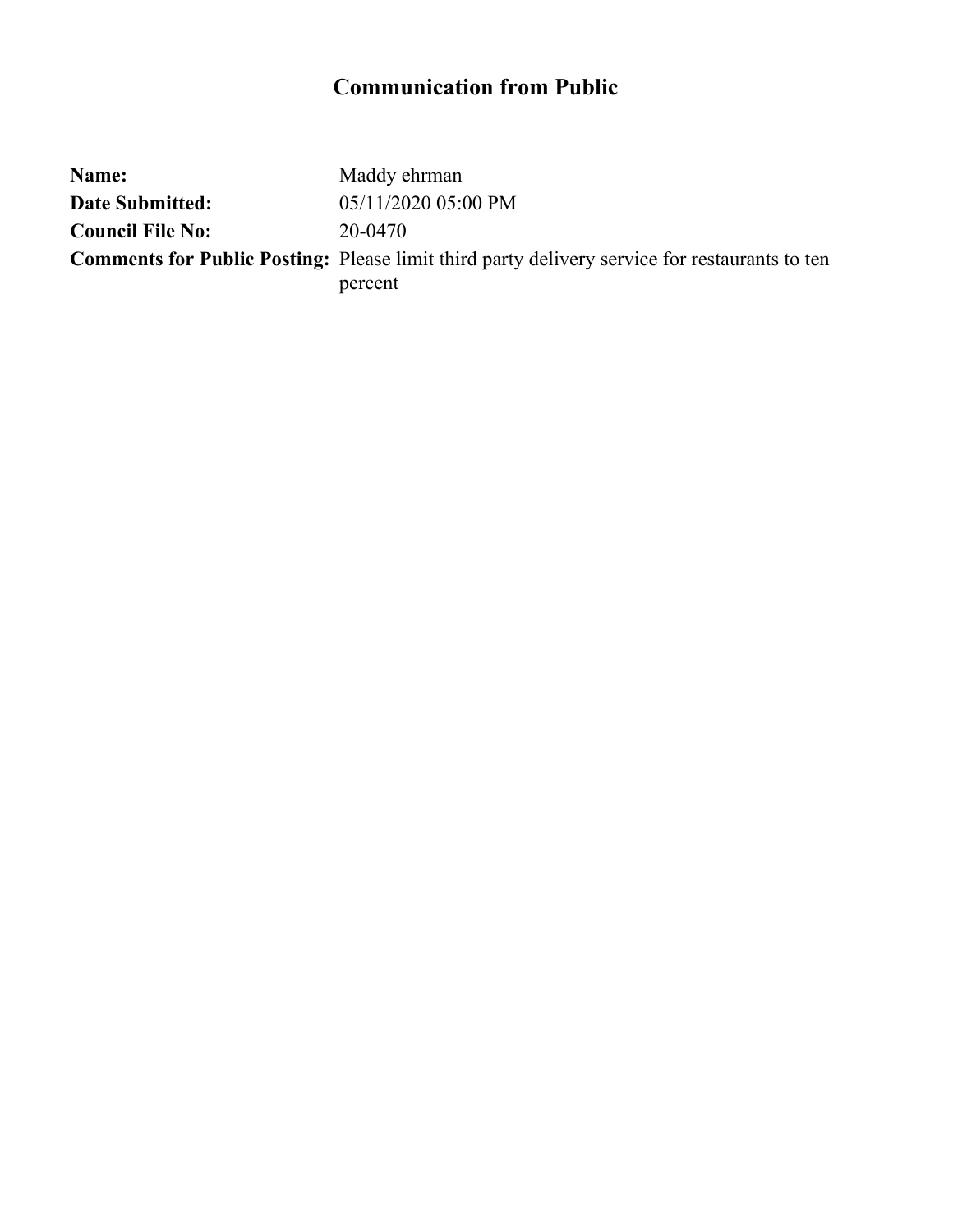| Name:                   | <b>Heather Sperling</b>                                                                                                                                                                                                                                                                                                                                                                                                                                                                                                                                                                                                                                                                                                                                                                                                                                                                                                                                                                                                                                                                                                                                        |
|-------------------------|----------------------------------------------------------------------------------------------------------------------------------------------------------------------------------------------------------------------------------------------------------------------------------------------------------------------------------------------------------------------------------------------------------------------------------------------------------------------------------------------------------------------------------------------------------------------------------------------------------------------------------------------------------------------------------------------------------------------------------------------------------------------------------------------------------------------------------------------------------------------------------------------------------------------------------------------------------------------------------------------------------------------------------------------------------------------------------------------------------------------------------------------------------------|
| <b>Date Submitted:</b>  | 05/11/2020 11:09 AM                                                                                                                                                                                                                                                                                                                                                                                                                                                                                                                                                                                                                                                                                                                                                                                                                                                                                                                                                                                                                                                                                                                                            |
| <b>Council File No:</b> | 20-0470                                                                                                                                                                                                                                                                                                                                                                                                                                                                                                                                                                                                                                                                                                                                                                                                                                                                                                                                                                                                                                                                                                                                                        |
|                         | <b>Comments for Public Posting:</b> I am a Los Angeles independent restaurant owner writing to urge<br>the council to enact motion 20-0470 immediately, with two<br>essential modifications: 1) Limit third-party delivery percentages<br>to a 10% cut from delivery services; and 2) Explicitly extend the<br>percentage cap for as long as restaurant dining rooms are unable<br>to operate at full capacity. This measure is essential for the<br>viability of current and future restaurant operations, but 15% is<br>too high a margin for a business where profit margins average 5%<br>in the best of times. Also, those restaurants that survive this<br>pandemic will be relying on delivery business as a substantial part<br>of their operations for the foreseeable future - well beyond the<br>time when the public health emergency declaration has expired.<br>For as long as restaurants are limited in their operations by<br>governmental decree, the fees levied by third-party delivery<br>systems should be limited as well. Thank you - LA's independent<br>restaurants are relying on you to do the right thing and help us<br>survive! |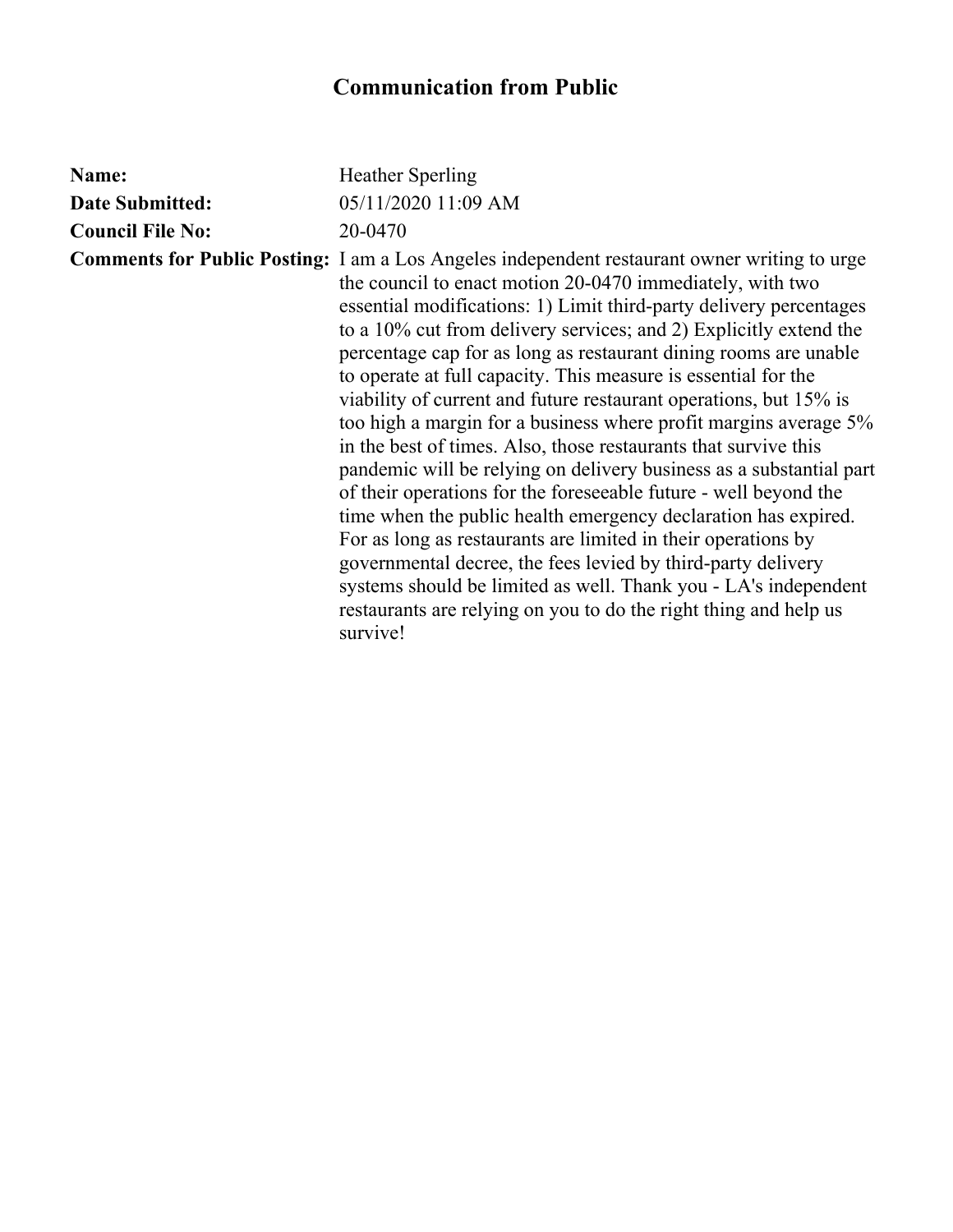| Name:                   | MarySue Milliken                                                                                                                                                                                                                                                                                                                |
|-------------------------|---------------------------------------------------------------------------------------------------------------------------------------------------------------------------------------------------------------------------------------------------------------------------------------------------------------------------------|
| <b>Date Submitted:</b>  | 05/11/2020 12:05 PM                                                                                                                                                                                                                                                                                                             |
| <b>Council File No:</b> | 20-0470                                                                                                                                                                                                                                                                                                                         |
|                         | <b>Comments for Public Posting:</b> I own 3 restaurants and will be greatly helped if the council caps<br>delivery fees charged by third parties at 15%. At this time, our<br>businesses won't survive unless we can compete and offer many<br>delivery options. Please pass this bill quickly, thanks you Mary<br>Sue Milliken |